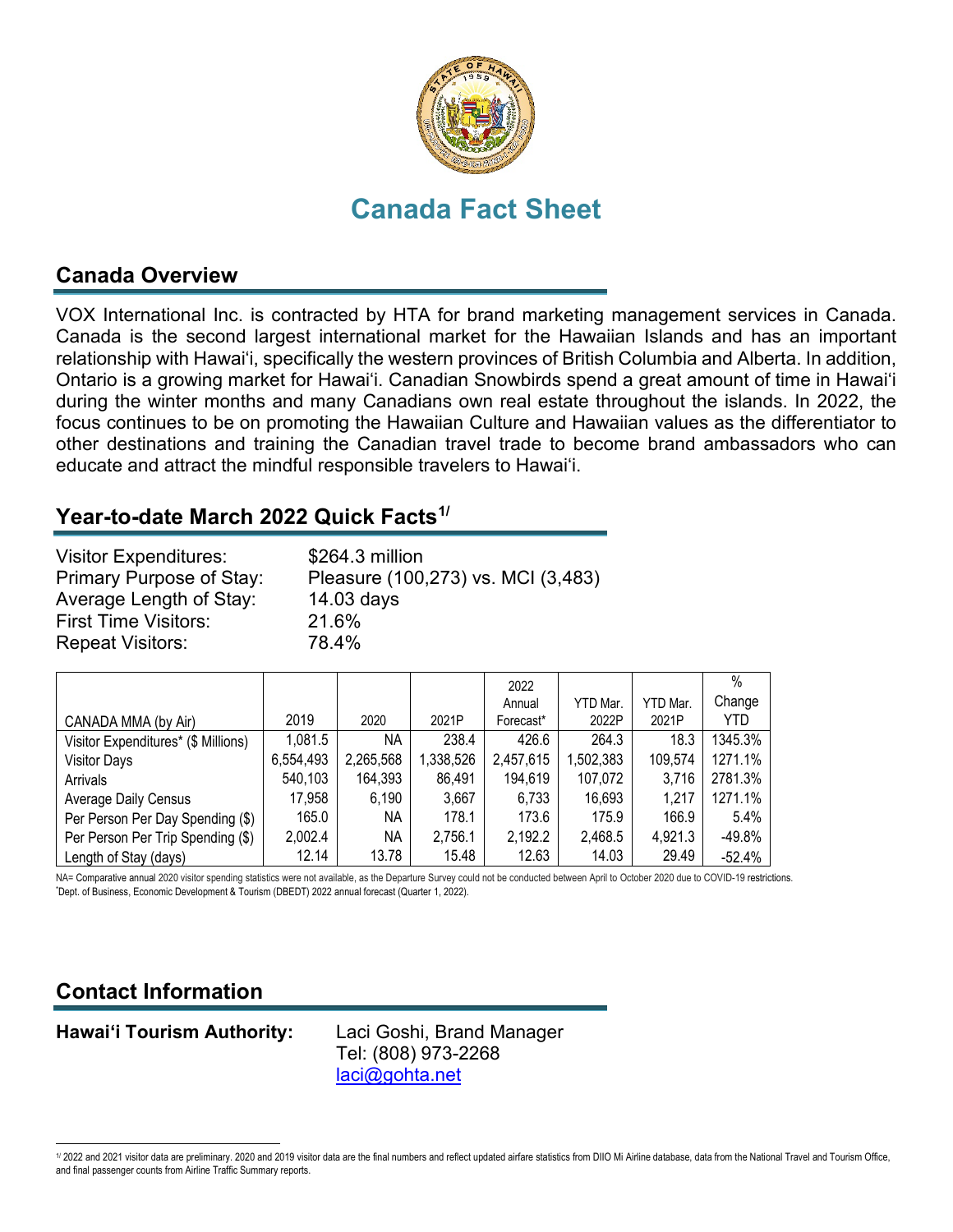**Hawai'i Tourism Canada:** Lorenzo Campos, Account Director VoX International 130 Queens Quay East, West Tower Suite 1200 Toronto, Ontario M5A 0P6 Telephone: (416) 935-1896 ext. 229 [lorenzo@voxinternational.com](mailto:lorenzo@voxinternational.com)

# **Market Summary**

Prior to the global COVID-19 pandemic and Hawai'i's quarantine requirements for travelers, the State of Hawai'i achieved record-level visitor expenditures and arrivals in 2019 through February 2020. Due to concerns about the rapid surge of COVID cases worldwide and the limitations of Hawai'i's health care system, on March 17, 2020 Hawai'i Gov. David Ige asked visitors to [postpone their trips](https://www.staradvertiser.com/2020/03/17/breaking-news/hawaii-records-4-more-cases-of-coronavirus-including-big-islands-first-case/) for at least 30 days. The counties also began issuing stay-at-home orders. On March 26, 2020, the state implemented a 14-day mandatory travel quarantine. Subsequently, nearly all trans-Pacific and interisland flights were canceled, cruise ship activities were suspended and tourism to the islands all but shut down. This continued until mid-October 2020, when the state initiated the Safe Travels program, which allowed trans-Pacific travelers to bypass the quarantine if they had a valid negative test for COVID-19.

Through March 25, 2022, domestic passengers could bypass the State's mandatory five-day selfquarantine if they were up-to-date on their vaccination or with a negative COVID-19 pre-travel test result from a Trusted Testing Partner through the Safe Travels program. The Safe Travels Program ended on March 25, 2022, and domestic pre-travel requirements ceased as of March 26, 2022. Passengers arriving on direct international flights were subjected to federal U.S. entry requirements which included proof of an up-to-date vaccination document and negative COVID-19 test result taken within one day of travel, or documentation of having recovered from COVID-19 in the past 90 days, prior to their flight.

- Through the first quarter of 2022, there were 107,072 visitors from Canada, compared to 213,190 visitors (-49.8%) in the first quarter of 2019.
- Visitors from Canada spent \$264.3 million in the first quarter of 2022, compared to \$458.3 billion (-42.3%) in the first quarter of 2019.
- There were 860 scheduled flights with 191,476 seats in the first quarter of 2022, compared to 1,167 flights with 211,342 seats in the first quarter of 2019.
- For all of 2021, 86,491 visitors arrived from Canada. In comparison, there were 164,393 visitors (-47.4%) from Canada in 2020, and 540,103 visitors (-84.0%) in 2019.
- Total visitor spending in 2021 was \$238.4 million, a decrease of 78.0 percent from \$1.08 billion in 2019. Comparative 2020 visitor spending data was not available.
- In 2021, there were 610 scheduled flights with 129,098 seats from Canada. In comparison, there were 876 flights with 177,913 seats in 2020, and 2,545 flights with 484,613 seats in 2019.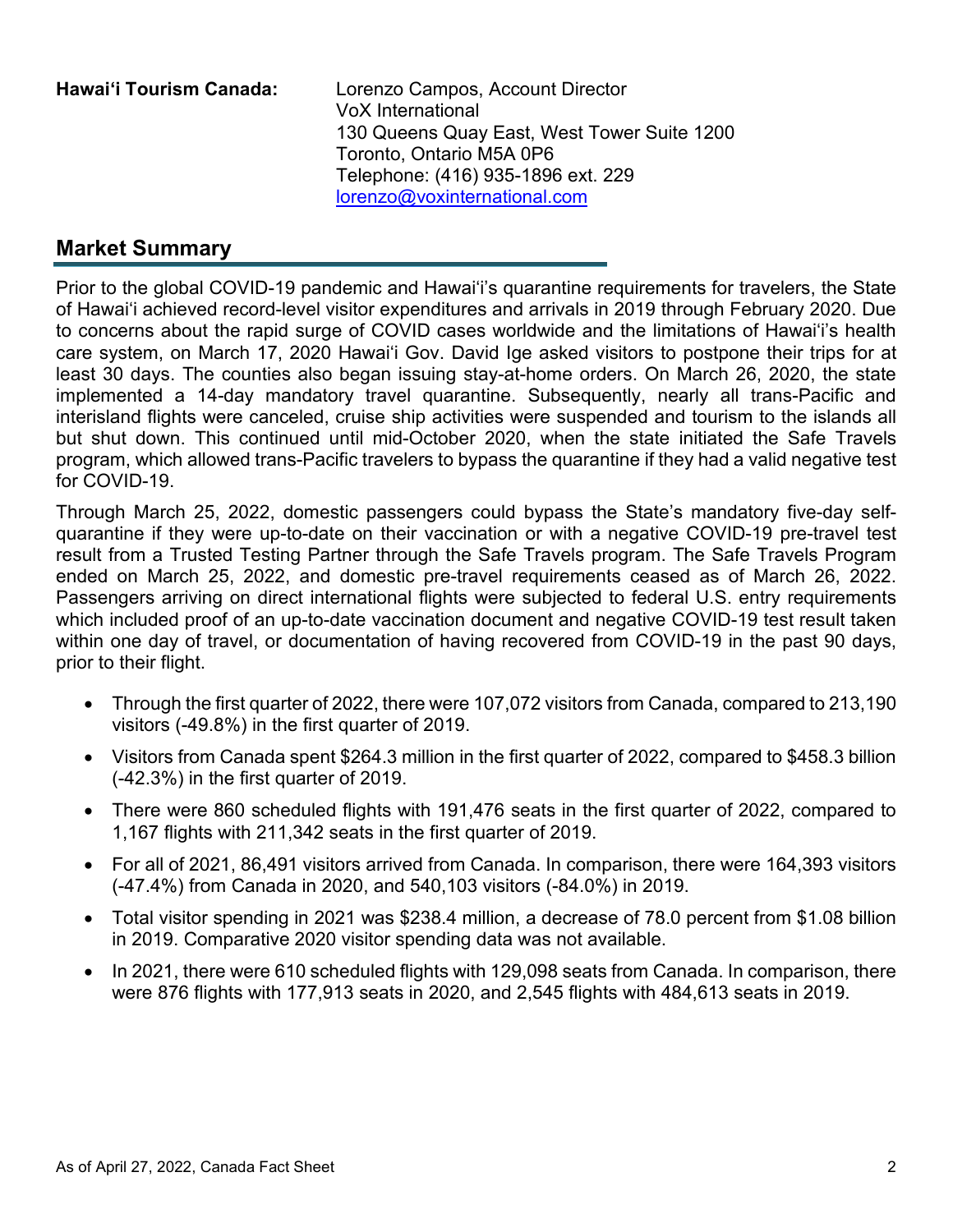#### **Market Conditions**

- Canada's economy is projected to expand 4.4 percent in 2022.
- Job growth was concentrated in Ontario and Quebec, which together accounted for over 80 percent of the employment growth. Employment also rose in all other provinces, except New Brunswick, where there was little change.
- After dropping 7.6 points in February 2022, the Index of Consumer Confidence rose 2.2 points in March 2022. Canadians continue to be optimistic about future employment prospects but are concerned about current and future finances. In addition, reluctance surrounding major purchases remains with just 15.7 percent of survey respondents thinking it is a good time to buy large-ticket items. That said, the easing of mandates and restrictions should lead to improved optimism going forward as consumers begin to feel a degree of normalcy and slowly start to change their consumption patterns.
- The loonie posted an average value of USD \$0.80 in 2021, a 9 percent increase over 2020 and the highest annual average recorded since 2014.
- On April 1, the Government of Canada officially dropped its pre-entry COVID-19 testing requirements for all fully vaccinated travelers entering the country. Travel advisors say the changes have boosted consumer confidence after two years of pandemic-related border closures and lockdowns and they are seeing a surge in new bookings.

|                     |         |        |        | YTD Mar. | YTD Mar. | % change |
|---------------------|---------|--------|--------|----------|----------|----------|
| CANADA MMA (by Air) | 2019    | 2020   | 2021P  | 2022P    | 2021P    | YTD      |
| O'ahu               | 227,491 | 66,240 | 36,825 | 46,755   | 1,110    | 4112.7%  |
| Maui County         | 278,589 | 75,634 | 43,904 | 49,386   | 2,125    | 2224.6%  |
| Maui                | 276,825 | 74,974 | 43,586 | 49,079   | 2,118    | 2217.8%  |
| Moloka'i            | 4,840   | 1,042  | 321    | 633      | 6        | 10713.6% |
| Lāna'i              | 5,700   | 1.602  | 686    | 864      | 29       | 2897.5%  |
| Kaua'i              | 76,777  | 22,958 | 7,576  | 10,945   | 53       | 20683.0% |
| Island of Hawai'i   | 97,711  | 36,732 | 12,892 | 17,553   | 620      | 2732.8%  |

#### **Distribution by Island**

# **Airlift: Scheduled Seats and Flights**

| Scheduled     | 2022    |         |        |         |         | $202 -$ |     |        |         | %CHANGE |        |           |           |           |           |
|---------------|---------|---------|--------|---------|---------|---------|-----|--------|---------|---------|--------|-----------|-----------|-----------|-----------|
| seats         | Q.      | Q2      | Q3     | Q4      | Annual  | Q1      | Q2  | Q3     | Q4      | Annual  | O.     | Q2        | კკ        | Q4        | Annual    |
| <b>CANADA</b> | 191.476 | 102.266 | 60.676 | 132.401 | 486.819 | 10.232  | 848 | 12.910 | 105.108 | 129.098 | 1771.3 | 11959.7   | 370.0     | 26.0      | 277.1     |
| Calgary       | 48.406  | 16.205  |        | 12.009  | 76.620  | .100    | 848 |        | 2.414   | 10.362  | 581.8  | 1811.0    | ΝA        | 397.5     | 639.4     |
| Edmonton      | 2.784   | 696     |        | 1566    | 5.046   |         |     |        |         |         | N۶     | <b>NA</b> | <b>NA</b> | <b>NA</b> | <b>NA</b> |
| Montreal      | 894     |         |        |         | 894     |         |     |        |         |         | N۶     | <b>NA</b> | ΝA        | <b>NA</b> | <b>NA</b> |
| Toronto       | 12.218  | 5.619   |        | 2.040   | 19.877  |         |     |        | 2.980   | 2.980   | N۵     | <b>NA</b> | ΝA        | $-31.5$   | 567.0     |
|               | 174     | 79.746  | 60.676 | 16.786  | 384.382 | .132    |     | 2.910  | 99.71   | 15.756  | 3960.5 | <b>NA</b> | 370.      | 17        | 232.      |

Source: DBEDT analysis based on scheduled seats from Diio Mi flight schedules as of April 26, 2022, subject to change.

| Scheduled     | 2022 |           |     |     |        |           | $202 -$  |            |     |                | %CHANGE |           |       |           |           |
|---------------|------|-----------|-----|-----|--------|-----------|----------|------------|-----|----------------|---------|-----------|-------|-----------|-----------|
| flights       | u.   | Q2        | Q3  | Q4  | Annual | ∩≄<br>u l | ^^<br>uz | Q3         | Q4  | Annual         | 0       | O2        | ∩ว    | Q4        | Annual    |
| <b>CANADA</b> | 860  | 524       | 354 | 748 | 2.486  | 49        |          | 75<br>. כ  | 481 | 610            | 1655.7  | 10380.0   | 372.0 | 55.5      | 307.5     |
| Calgary       | 243  | 83        |     | 52  | 378    | 21<br>ا ت |          |            |     | 44             | 683.9   | 1560.0    | ΝA    | 550.0     | 759.      |
| Edmonton      | 16   |           |     |     | 29     |           |          |            |     |                | N/      | <b>NA</b> | ΝA    | <b>NA</b> | <b>NA</b> |
| Montreal      |      |           |     |     |        |           |          |            |     |                | N/      | <b>NA</b> | ΝA    | <b>NA</b> | NA        |
| Toronto       | 4    | 19<br>. J |     |     | 68     |           |          |            | ש ו | $\overline{f}$ | N۶      | <b>NA</b> | ΝA    | -20.0     | 580.0     |
|               | 557  | 418       | 354 | 679 | 2.008  |           |          | $- -$<br>w | 463 | 556            | 2994.4  | <b>NA</b> | 372.1 | 46.7      | 261.2     |

Source: DBEDT analysis based on scheduled flights from Diio Mi flight schedules as of April 26, 2022, subject to change.